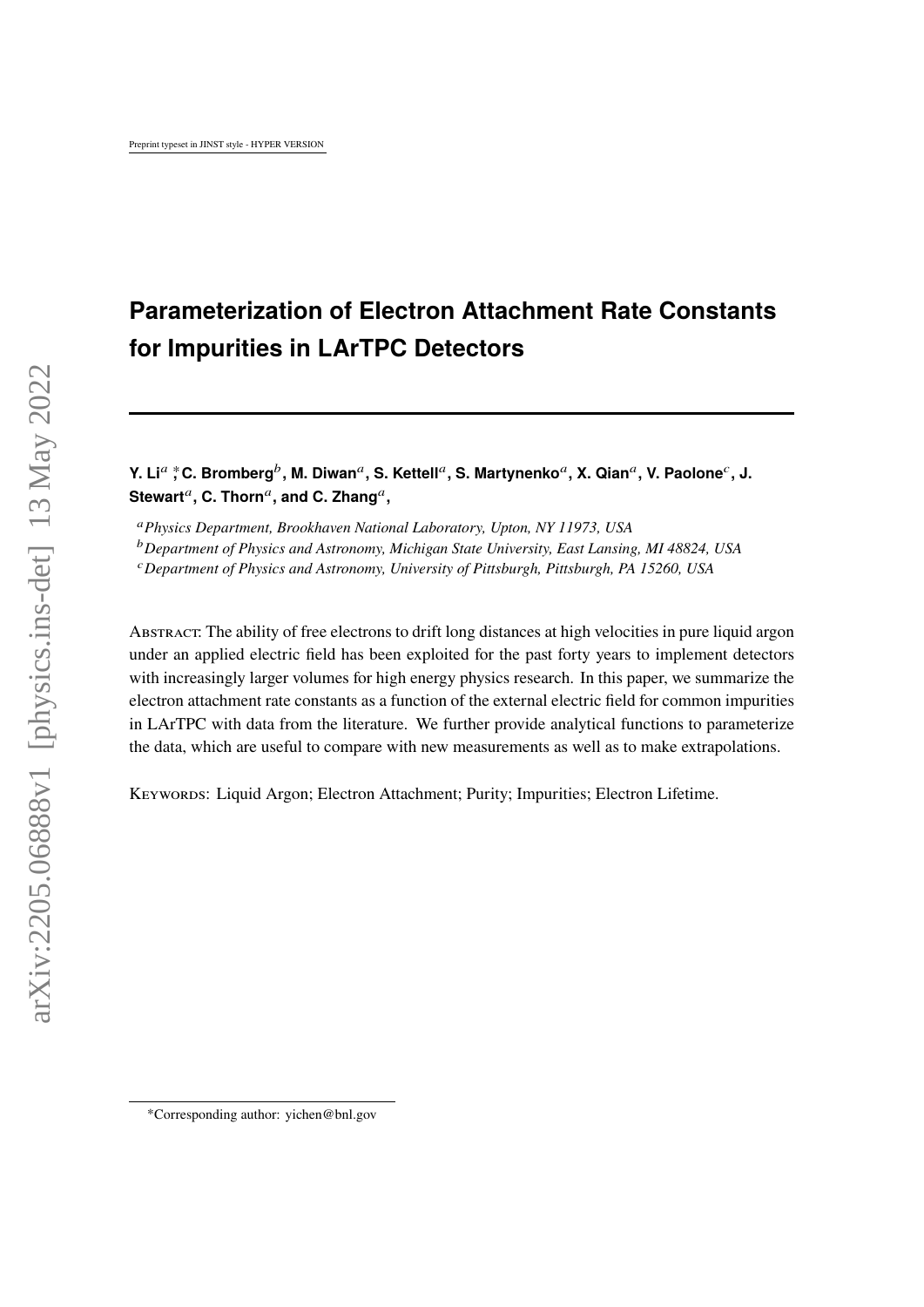## **Contents**

| 1. | <b>Introduction</b>                |                |
|----|------------------------------------|----------------|
| 2. | <b>Global Fit to existing Data</b> | $\mathbf{2}$   |
|    | 2.1 Data from the literature       | $\overline{2}$ |
|    | 2.2 Fitting Functions              | 5              |
|    | 3. Applications                    | 6              |
| 4. | <b>Conclusions</b>                 | 10             |
|    |                                    |                |

# **1. Introduction**

Liquid argon time projection chambers (LArTPC) and calorimetric detectors [[1](#page-10-0), [2,](#page-10-0) [3,](#page-10-0) [4](#page-10-0)] are widely used in neutrino [[5](#page-10-0), [6,](#page-10-0) [7,](#page-10-0) [8](#page-10-0), [9,](#page-10-0) [10,](#page-11-0) [11](#page-11-0)] and dark matter experiments [[12,](#page-11-0) [13,](#page-11-0) [14\]](#page-11-0). On the neutrino frontier, the short-baseline neutrino (SBN) [[15\]](#page-11-0) program and the Deep Underground Neutrino Experiment (DUNE) [\[16](#page-11-0)] will perform a precision search and measurement of neutrino oscillations with single-phase multiple LArTPCs, respectively. On the dark matter frontier, DarkSide-20k [\[17](#page-11-0)] will advance the search for direct dark matter detection with a dual-phase LArTPC.

For the detection of the ionization charge in LArTPCs, electron attachment to impurities in LAr (such as water or oxygen) is a source of signal attenuation, given that the drift velocity of ions is about five orders of magnitude lower than that of electrons [\[18](#page-11-0)]. This means that even transient or resonant attachment of an electron to form a negative ion with lifetimes longer than a fraction of the electron drift time will cause loss of signal.

Attachment to form a stable Ar<sup>−</sup> ion has not been reported. Electron attachment to Ar, in the gas phase, has been observed to form excited states at 11.10 eV and 11.28 eV, both with lifetimes of about  $10^{-16}$  s [[19\]](#page-11-0). Since these energies are so far above the mean electron energy at the drift fields sustainable in LAr detectors and the lifetimes are so short compared to drift times, or even to electron collision times, direct attachment to argon effectively does not occur. It remains possible that in pure LAr other processes, such as attachment to clusters, might occur. However, for practical purposes, the lifetime of free electrons in pure LAr is so long that other factors, such as diffusion, would limit the ultimate useful drift time. Only attachment to impurities in the LAr needs to be considered.

Accurate knowledge and minimization of charge attenuation is critical for LArTPCs, since the collected charge determines the energy reconstruction, and any attenuation will lead to an error in energy determination and a degradation in resolution due to loss of signal-to-noise ratio. It may also lead to a reduction in efficiency, especially for short and minimum ionizing tracks. In a previous publication [\[20](#page-11-0)], we constructed a model for describing the dynamics of impurity concentrations in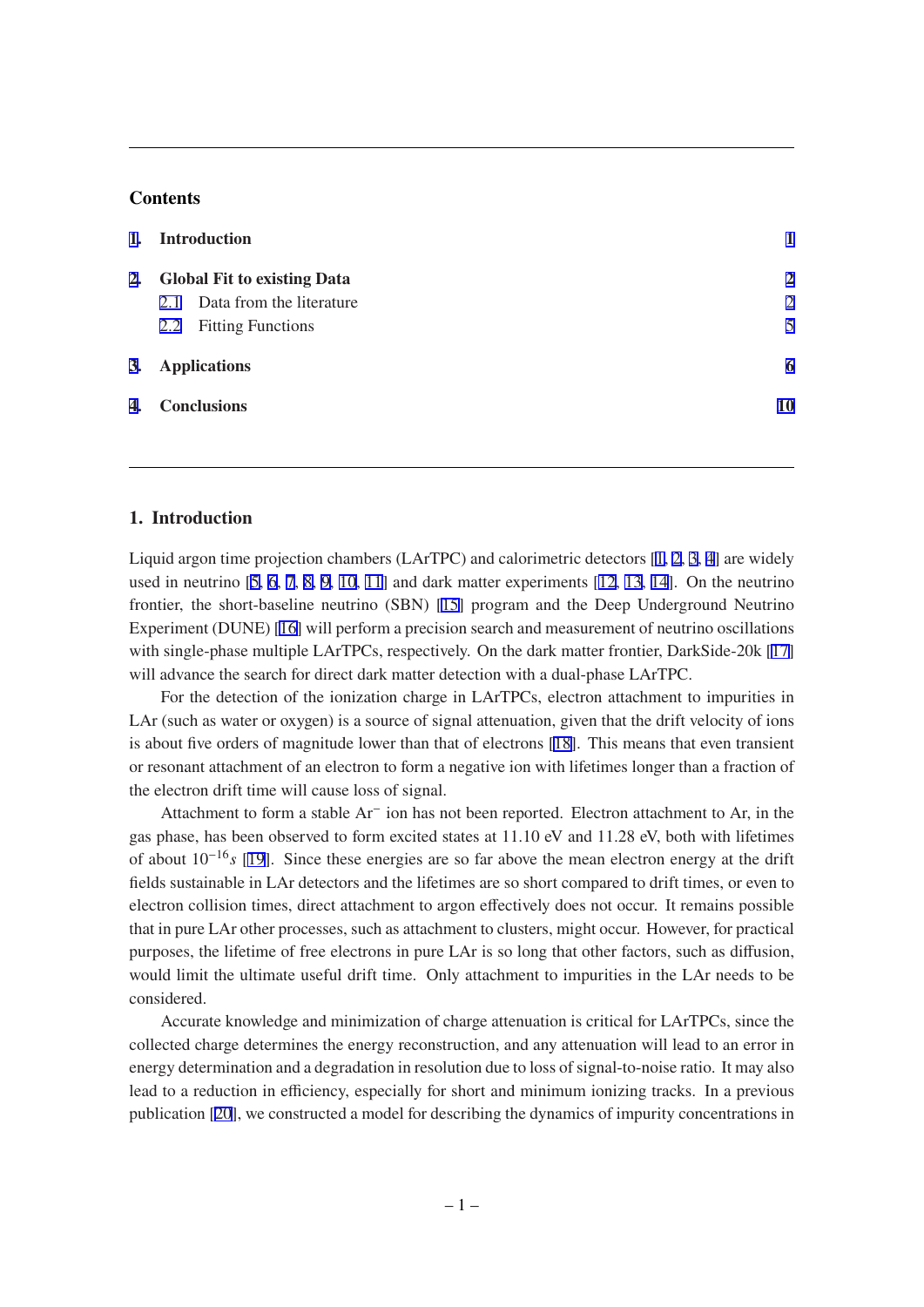<span id="page-2-0"></span>LAr detectors and their dependence on materials of construction and operating conditions. In this paper we analyze the relation between impurity concentrations and electron drift lifetimes.

In LAr containing an impurity with an electron affinity (often loosely characterized as an electronegative impurity<sup>1</sup>), the charge  $Q$  of the electrons in a swarm decreases exponentially with time as it drifts [[22\]](#page-11-0):

$$
\frac{dQ}{dt} = -k_A \cdot n \cdot Q,\tag{1.1}
$$

$$
Q(\tau_D) = Q(0) \cdot e^{-k_A \cdot n \cdot \tau_D},\tag{1.2}
$$

where *n* is the concentration of the impurity,  $Q(0)$  is the initial charge of the electron swarm,  $Q(\tau_D)$  is the charge after drifting for a time  $\tau_D$ , and  $k_A$  is the electron attachment rate constant for the impurity in LAr. This equation is also the basis of operation for the ICARUS purity monitor [[23,](#page-11-0) [24](#page-11-0)]. The mean lifetime of the charge cluster is

$$
\tau_A = \frac{1}{k_A \cdot n},\tag{1.3}
$$

which is referred to as the electron lifetime. The attenuation length  $\lambda_A$  is defined as:

$$
\lambda_A = v_D \cdot \tau_A = \frac{v_D}{k_A \cdot n},\tag{1.4}
$$

where  $v_D$  is the electron drift velocity in LAr. The drift velocity as a function of electric field used here was obtained from a global fit to the the literature as described in Ref. [[25\]](#page-11-0).

The electron attachment rate constant is an integral over energy of the product of the drifting election energy distribution function and the cross section for the attachment of the electron to an impurity molecule, both of which are functions of the drifting electron energy. Therefore,  $k_A$  is a function of the external electric field. For electric fields below about 100 V/cm, the electrons are in thermal equilibrium with the liquid<sup>2</sup> and in this region the electron energy distribution function (EEDF) is independent of electric field. Therefore the attachment rate is independent of the electric field at low fields. Also, in the low field limit the drift velocity is proportional to the electric field (i.e. the mobility is constant), so  $\lambda_A$  is simply proportional to the field.

In this paper, we summarize measured electron attachment rate constants reported in the literature for six impurities in LArTPC as a function of the external electric field. We further provide analytical functions that parameterize this data, which can be used to interpolate between measured points to compare with new measurements. Such interpolation can be particularly useful for converting lifetimes measured with a purity monitor operating at low field (in order to extend their dynamic range to longer lifetimes) to the lifetime at the operating field of the TPC.

### **2. Global Fit to existing Data**

#### **2.1 Data from the literature**

The data sets for different impurity species are summarized in Table. [1](#page-3-0). The data presented and discussed here were extracted from the bitmap images of the appropriate graphs in the PDF files

<sup>1</sup>Electronegativity measures the relative attraction of a given atom for the shared electrons when forming a molecule in a chemical bond (see [[21\]](#page-11-0)). Therefore molecules cannot be assigned electronegativities. Electron affinity is the binding energy of the electron in a negative ion of an atom or molecule, each in its ground state.

<sup>2</sup>The electron energy is proportional to the transverse diffusion, which is constant at low electric fields. See [[25\]](#page-11-0).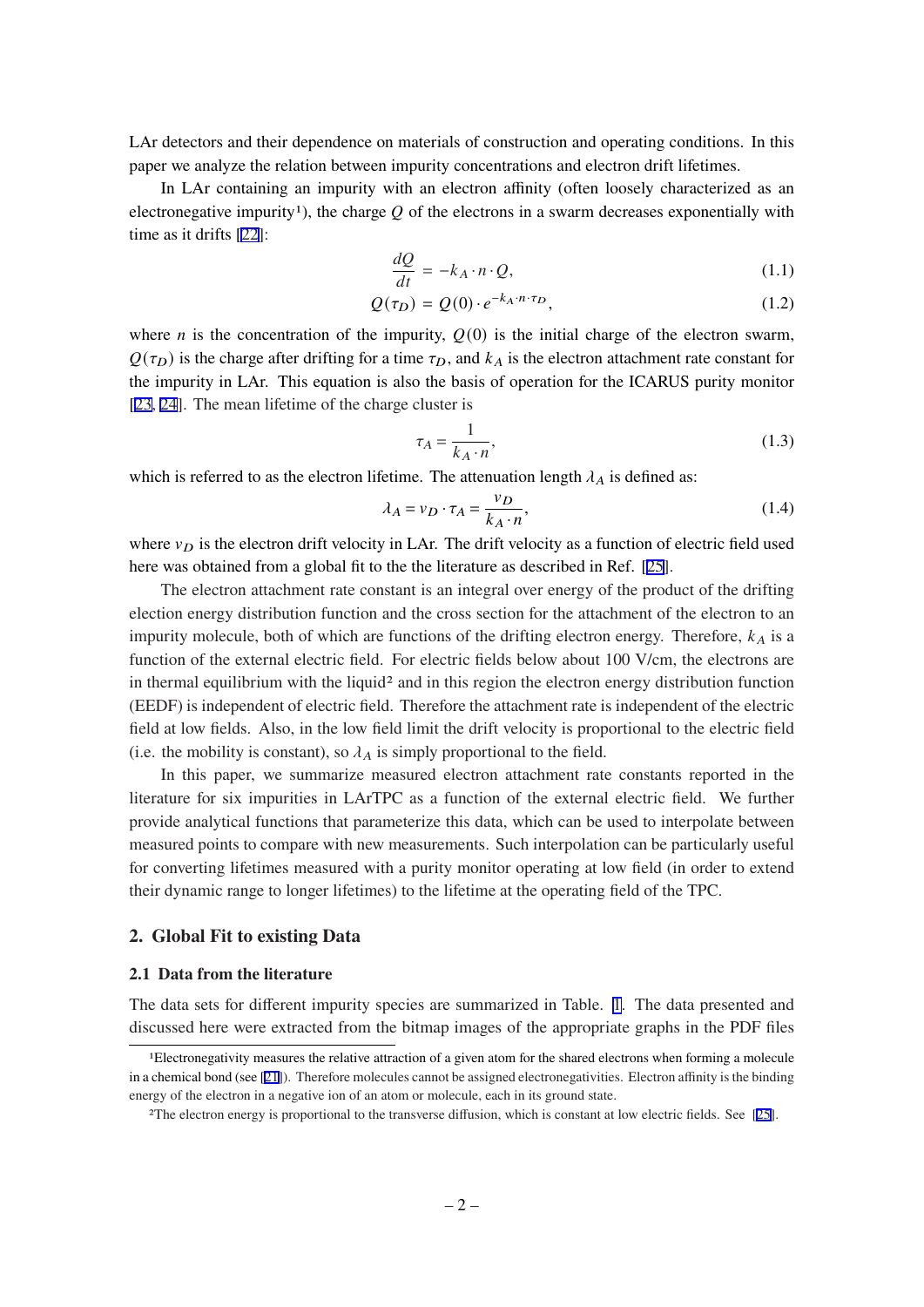<span id="page-3-0"></span>obtained from the journal websites for each of the papers listed in Table. 1. Each bitmap image was imported into a drawing program (CorelDraw). By enlarging the image, it was straightforward to make an accurate estimate of the centroid of the pixels comprising each data point symbol. The coordinates of the vertices of the lines segments representing the data, error bars, and axes were digitized and scaled to the domain and range on the original axes as indicated in the respective publications.

The attachment rate constants  $k_A$  are given explicitly only by Bakale, *et al.* [\[22\]](#page-11-0) and by Adams, *et al.* [[26\]](#page-11-0). For the remainder of the literature the attachment rate constants are derived from the data provided. In Bettini, *et al.* [\[23](#page-11-0)] and Hofmann, *et al.* [[27\]](#page-12-0) electron lifetimes  $\tau_A$  and attenuation lengths  $\lambda_A$ , respectively, are plotted as a function of electric field E. These can be converted to attachment rates using an inversion of Eq. [1.3](#page-2-0). Biller *et al.*[\[28](#page-12-0)] gives plots of inverse attenuation lengths  $\lambda_A^{-1}$  as a function of added oxygen concentration. Each of these data sets was fitted with a straight line to extract the slope  $d\lambda_A^{-1}/dn$ , from Eq. [1.4,](#page-2-0) which gives the attachment rate constant divided by the drift velocity.

Concentrations of the impurity were determined by various methods in these measurements, as indicated in column 4 of Table 1. The designation "volumetric" means that a known volume of the impurity gas was introduced into the cryostat containing a known volume of LAr. The assumption was made that all of the impurity entered the liquid. In equilibrium, an impurity will distribute between the gas and liquid in the ratio

$$
H_{xx} = \frac{n_{Gas}}{n_{Liq}},\tag{2.1}
$$

which is known as Henry's coefficient. We express all concentrations as mole fractions (moles of impurity per mole of LAr), since concentrations expressed in these units are independent of the thermodynamic state (pressure, temperature, solid, liquid, gas) of the solution. Attachment rate constants then have the units of s<sup>-1</sup> and Henry's coefficient is dimensionless. For a detailed discussion on the role of Henry's coefficient in the distribution of impurities in LAr see [\[20](#page-11-0)].

| Data Set        | Impurities                                    | Data Type                           | n from         | Ref                |
|-----------------|-----------------------------------------------|-------------------------------------|----------------|--------------------|
| Biller, et al.  | $O_2$ and $N_2$                               | $\lambda_A^{-1}$ vs. <i>n</i> for E | volumetric     | [28]               |
| Bakale, et al.  | $O_2$ , N <sub>2</sub> O, and SF <sub>6</sub> | $k_A$ vs. E for n                   | volumetric     | [22]               |
| Bettini, et al. | $O_2$ and $CO_2$                              | $\tau_A$ vs. E for n                | volumetric     | [23]               |
| Hofmann, et al. | $O_2$ and $N_2$                               | $\lambda_A$ vs. E for n             | gas / $H_{xx}$ | [27]               |
| Adams, et al.   | O <sub>2</sub>                                | $k_A$ vs. T for E                   | volumetric     | $\lceil 26 \rceil$ |
| Carls, et al.   | $H_2O$                                        | $\tau_A$ and <i>n</i> at <i>E</i>   | liquid         | [29]               |

**Table 1.** Data for the global fit of attachment rate

For the four cases labeled "volumetric" in the table, the assumption that Henry's coefficient is zero leads to a very small error since the volume and density of the gas were always much smaller than those of the liquid and Henry's coefficient for all these gases is probably not much larger than 1. In the measurements of Hofmann, *et al.* the concentration in the gas is directly measured, and this value is converted to that in the liquid by dividing by Henry's coefficient for  $O_2$ , which is 0.91[[20\]](#page-11-0). From the description of the procedure in the paper, it seems reasonable that the sampled gas and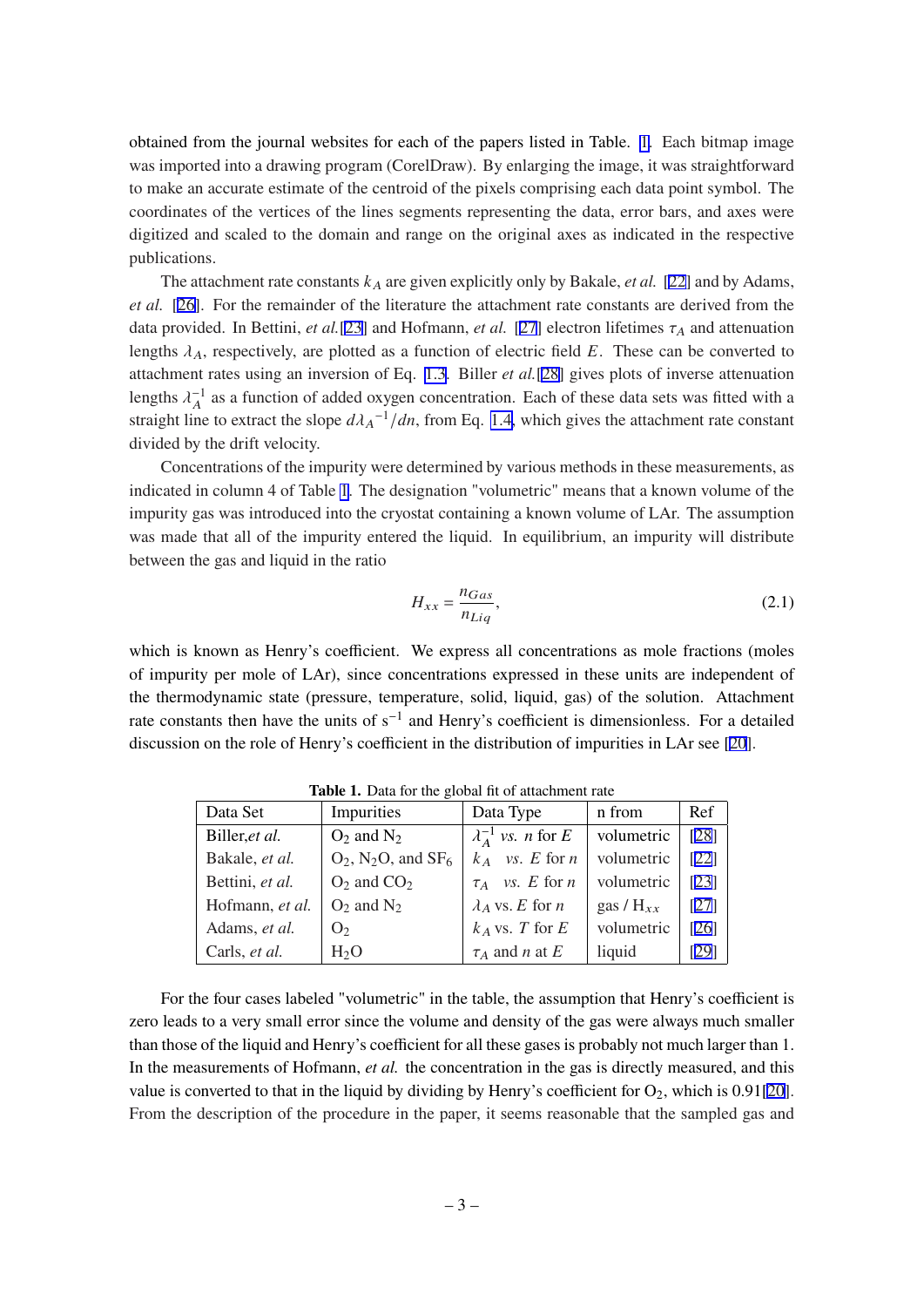the liquid are in equilibrium. In the measurement of Carls, *et al.* the concentration in the liquid was determined by converting the liquid to gas in a tube terminating in the liquid and measuring the concentration in the resulting gas.

As an example, data from Biller *et al.* [\[28](#page-12-0)] for  $O_2$  can be converted to

| $E$ (kV/cm) | $k_A \pm 1\sigma(s^{-1})$                                                                                                                                                     |
|-------------|-------------------------------------------------------------------------------------------------------------------------------------------------------------------------------|
| 0.50        |                                                                                                                                                                               |
| 1.00        |                                                                                                                                                                               |
| 1.50        |                                                                                                                                                                               |
| 2.00        | $\begin{array}{c} (2.79\pm0.20)\times10^{12}\\ (2.22\pm0.13)\times10^{12}\\ (1.85\pm0.08)\times10^{12}\\ (1.56\pm0.05)\times10^{12}\\ (1.04\pm0.06)\times10^{12} \end{array}$ |
| 3.00        |                                                                                                                                                                               |

The rest of the data extracted from the literature can be found in the Appendix. All the data are shown in Fig. [1](#page-7-0) as colored points with error bars, if available.

We found two papers that provide lifetime and concentration measurements for water in LAr. The first of these, (Andrews, *et al.* [[30\]](#page-12-0)), reports measured water concentration in the gas. for these measurements, the conditions of the sampled gas appear to be far from equilibrium with the liquid, and it is difficult to relate, with confidence, the measured gas concentrations to those in the liquid, so we did not use this data. However, in the second paper (Carls, *et al.* [[29](#page-12-0)]), which gives water and oxygen concentration data taken after the initial filling of the MicroBooNE cryostat, the LAr is sampled with a tube dipping into the liquid. The liquid is converted to gas as it travels up the tube, and the concentration of water in this gas is measured as described in the paper. If the evaporation is done in the "sudden" (thermodynamically adiabatic<sup>3</sup>) limit, then the the measured gas concentration is that of the liquid. Figure 2 in the paper displays the concentrations of oxygen and water in the LAr during a period of 18 days following the start of re-circulation of the LAr through a purifier. Figure 6 is a plot of the charge attenuation over the drift distance of an ICARUS purity monitor (20 cm). This graph also marks the charge attenuation ratios corresponding to 3 ms, 6 ms, and 9 ms. We have used these three points to establish a logarithmic scale, as required by Eq. [1.1,](#page-2-0) to convert the charge ratios to lifetimes. There are 25 points in this lifetime data set, during the interval between 13 an 18 days, in common with the concentration data set. For the time of each point in the concentration data set we have obtained the corresponding lifetime, and for each pair of values we computed the attachment rate constant, using Eq. [1.3.](#page-2-0) The mean and standard deviation of these values gives an attachment rate constant for water in LAr of  $(7.80 \pm 1.5) \times 10^{10} \text{ s}^{-1}$  at an electric field of 32 V/cm. This electric field is not stated in the paper; we have deduced it from the stated drift time and length using the value of the electron mobility in LAr[[25\]](#page-11-0).

Two processes can cause significant systematic uncertainties in the above evaluation of the attachment rate from the MicroBooNE data set [\[29](#page-12-0)]. The first arises from the facts that the purity monitor and the sampling point are at some distance from each other and the that the water concentration is not uniformly distributed throughout the entire volume. We assign  $\pm 20\%$  for this uncertainty. The second is that oxygen may contribute to the measured lifetime. The oxygen concentration measurement fell below the detection threshold of 100 ppt after 6.5 days and remains there for the remainder of the measurement. We therefore estimate a residual concentration less

<sup>3</sup>For the design of an adiabatic liquid sampling system see [[31\]](#page-12-0).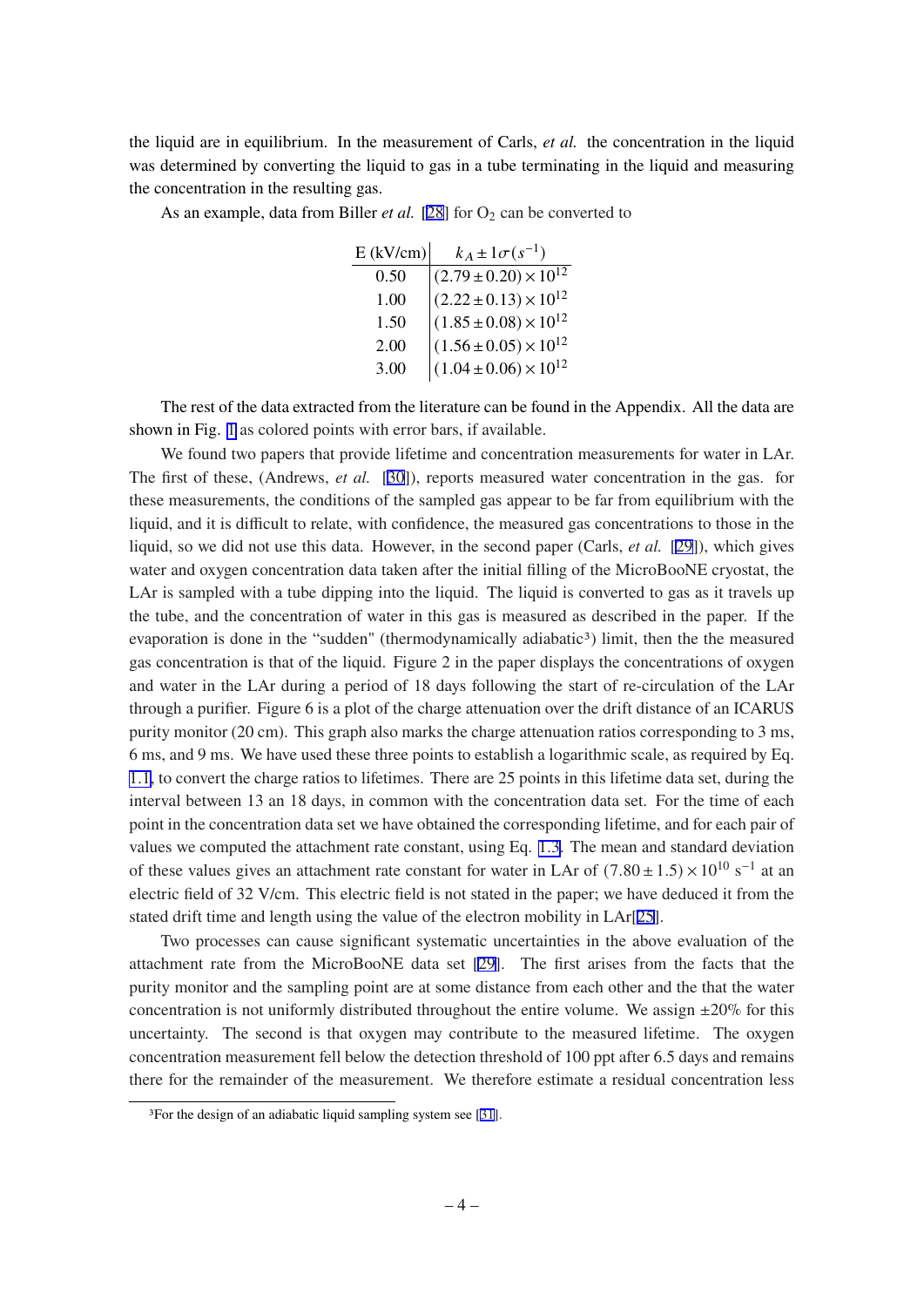<span id="page-5-0"></span>than 10 ppt of oxygen; removing this would systematically lower the attachment rate of water by 10%. The sum in quadrature of these two systematic uncertainties is represented in the error bar for the data point for attachment to water shown in Fig. [1](#page-7-0).

A third systematic uncertainty arises from the possibility that the evaporation occurred under conditions at or near equilibrium between the liquid and gas (as is the case if the two fluids remain in good thermal contact and the evaporation rate per contact area is small), in which case the concentration measured in the gas will be Henry's coefficient times the concentration in the liquid, and the above attachment rate coefficient must be multiplied by this factor.

Unfortunately, the value of Henry's coefficient for  $H_2O$  in LAr has not been measured. However, an estimated value is reported by the NIST program REFPROP v10, using an EOS model fitted to a large body of data; this value is  $4.1 \times 10^{-3}$  at 90 K[\[32\]](#page-12-0). If this estimate for Henry's coefficient were correct, then would we would find an attachment rate of  $3.2 \times 10^8$  s<sup>-1</sup>. This should be considered as a lower limit on the true value consistent with this data, since it is likely that the sampling was in fact more nearly adiabatic than equilibrium,and the true value is probably much closer to the larger value quoted above. To represent this uncertainty, we do not include it in the stated value but indicate it in Fig.[1](#page-7-0) as an arrow pointing to the lower limit.

#### **2.2 Fitting Functions**

The attachment rate data is fit with a constrained rational polynomial:

$$
k_A = 10^p \cdot \frac{\frac{a_1}{b_1} + a_1 E + a_2 E^2 + a_3 E^3 + a_4 E^4}{1 + b_1 E + b_2 E^2 + b_3 E^3 + b_4 E^4}
$$
 (2.2)

where  $E$  is the electric field in units of kV/cm and  $k_A$  is the attachment rate constant in units of  $s^{-1}$ , p is a scaling factor introduced to keep the values being fitted close to unity. The term  $\frac{a_1}{b_1}$  in the numerator ensures that  $\lim_{E \to 0}$  $\frac{dk_A}{dE}$  = 0. This constraint is imposed to force the fit function to be constant at low field, as attachment rate constants must be.

We have chosen to use rational polynomial functions, rather than simple polynomial functions, to fit the attachment data, motivated by the unique capabilities of Padé approximants in optimally representing mathematical functions. In general, compared to simple polynomials, rational polynomials 1) can produce a larger variety of shapes; 2) are less oscillatory, providing more credible interpolation between data points; 3) can easily be designed to conform to a priori behavior outside the domain of the data, providing more useful extrapolation; 4) can model complicated behavior with fewer terms including both the numerator and denominator, allowing more degrees of freedom for a given data set.

The potential disadvantage of using rational polynomials to fit data is that the best fit function can result in a pole (a root in the denominator) between two adjacent data points, making interpolation in the region between these two points useless. Any poles can be observed easily in a plot of the fitted function. They can then be eliminated by reducing the degree of the denominator, sometimes at the expense of increasing the chi-square value for the fit.

The coefficients of the best-fit rational polynomial obtained for each impurity are listed in Table [2.](#page-6-0) Coefficients of terms set to zero in the table indicate that including these terms either results in introducing a pole between data points, or does not reduce the value of  $\chi^2$  per degree of freedom. There is no fit for the water data, since there is only one point.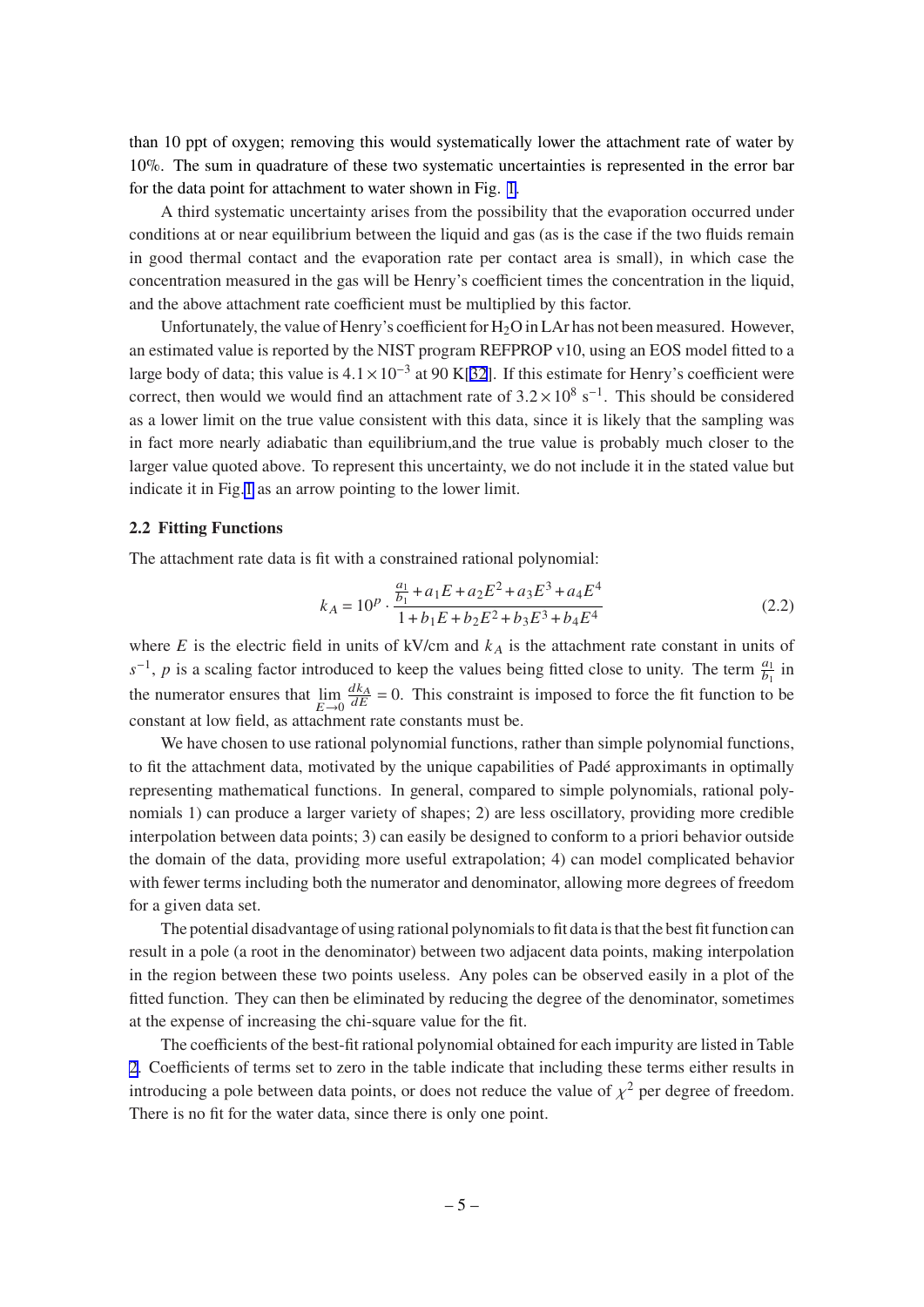<span id="page-6-0"></span>

| Molecule<br>Parameters | SF <sub>6</sub> | $N_2O$                 | O <sub>2</sub> | CO <sub>2</sub> | $\rm N_2$               |
|------------------------|-----------------|------------------------|----------------|-----------------|-------------------------|
| p                      | 16              | 14                     | 11             | 11              | 10                      |
| a <sub>1</sub>         | 37.8289         | 0.0569772              | 39.4           | 2.20137         | $6.69454 \times 10^{6}$ |
| a <sub>2</sub>         | 268.031         | 0.781486               | 1.20062        | 12.101          | $-1.1286\times10^{6}$   |
| a <sub>3</sub>         | 45.3633         | $-0.0131373$           | 0              | 0               |                         |
| a <sub>4</sub>         | 0               | $8.24298\times10^{-5}$ | 0              | 0               |                         |
| b <sub>1</sub>         | 23.3285         | 2.89403                | 0.925794       | 1.26191         | $2.00731\times10^{7}$   |
| b <sub>2</sub>         | 355.388         | 0.0970965              | 1.63816        | $\theta$        |                         |
| $b_3$                  | 160.07          | $\Omega$               | 0              | 0               |                         |
| b <sub>4</sub>         | 2.83519         |                        |                |                 |                         |

**Table 2.** Parameters for the best fit to data of Table [1](#page-3-0) using Eq. [2.2](#page-5-0)

The best fit function for each impurity is shown by the thick black solid lines in Fig.[1](#page-7-0). The uncertainty bands for the fits, at the 95% confidence level, are shown as the thin black lines.

### **3. Applications**

It has been demonstrated by ICARUS [[33\]](#page-12-0), MicroBooNE [\[29](#page-12-0)], and ProtoDUNE [[34](#page-12-0)] that a very high electron lifetimes (>15-30 ms) can be achieved. Our fits with the parameters shown in Table. 2 can be used to predict the electron lifetime as a function of electric field for different oxygen concentrations as shown in Fig. [2.](#page-8-0) It is clearly demonstrated that a sub-ppb purity level is required to achieve an electron lifetime of over 1 ms in a LArTPC. This application only considers a single impurity of  $O_2$ . In case the concentration of each individual impurity species can be determined, one can derive the corresponding attachment rate constant for that mixture. For large attenuation lengths, the charge attenuation as described in Eq. ([1.1](#page-2-0)) is small. The precision of the charge attenuation determination is then limited by measurement techniques [[29\]](#page-12-0). To improve the precision of charge attenuation determination, one strategy is to measure the attenuation at a lower electric field, so that the effect can be significantly increased and thus better measured. But this requires an accurate extrapolation from the low electric field setting to the nominal electric field setting. Such an extrapolation requires a knowledge of the amount of the various impurities in the LAr. The parameterizations of the attachment coefficients are particularly useful in solving the following problems.

1. If we know the the concentrations of one or more impurities, then we can use the parameteriztion functions to compute the partial lifetime, or attenuation length, for that set of impurities at any electric field. At low fields, where attachment rate is independent of field, the constants listed in Table. [3](#page-8-0) can be used instead: for each impurity in column 1, the attachment rates  $k_{A,0}$  is given in column 2, and the conversion factors to obtain lifetime,  $\tilde{\tau}_{A,0}$ , and attenuation length,  $\tilde{\lambda}_{A,0}$ , are given in columns 4 and 5, respectively. The ratio  $k_{A,500}/k_{A,0}$  (in column 5) is the conversion factor for a purity monitor operating at voltage below the nominal 500 V/cm drift field, which will be discussed in the following paragraphs. The factor  $\tilde{\tau}_{A,0}$ , when divided by the impurity concentration in ppb, gives the lifetime  $\tau$  in ms; the factor  $\tilde{\lambda}_{A,0}$ , when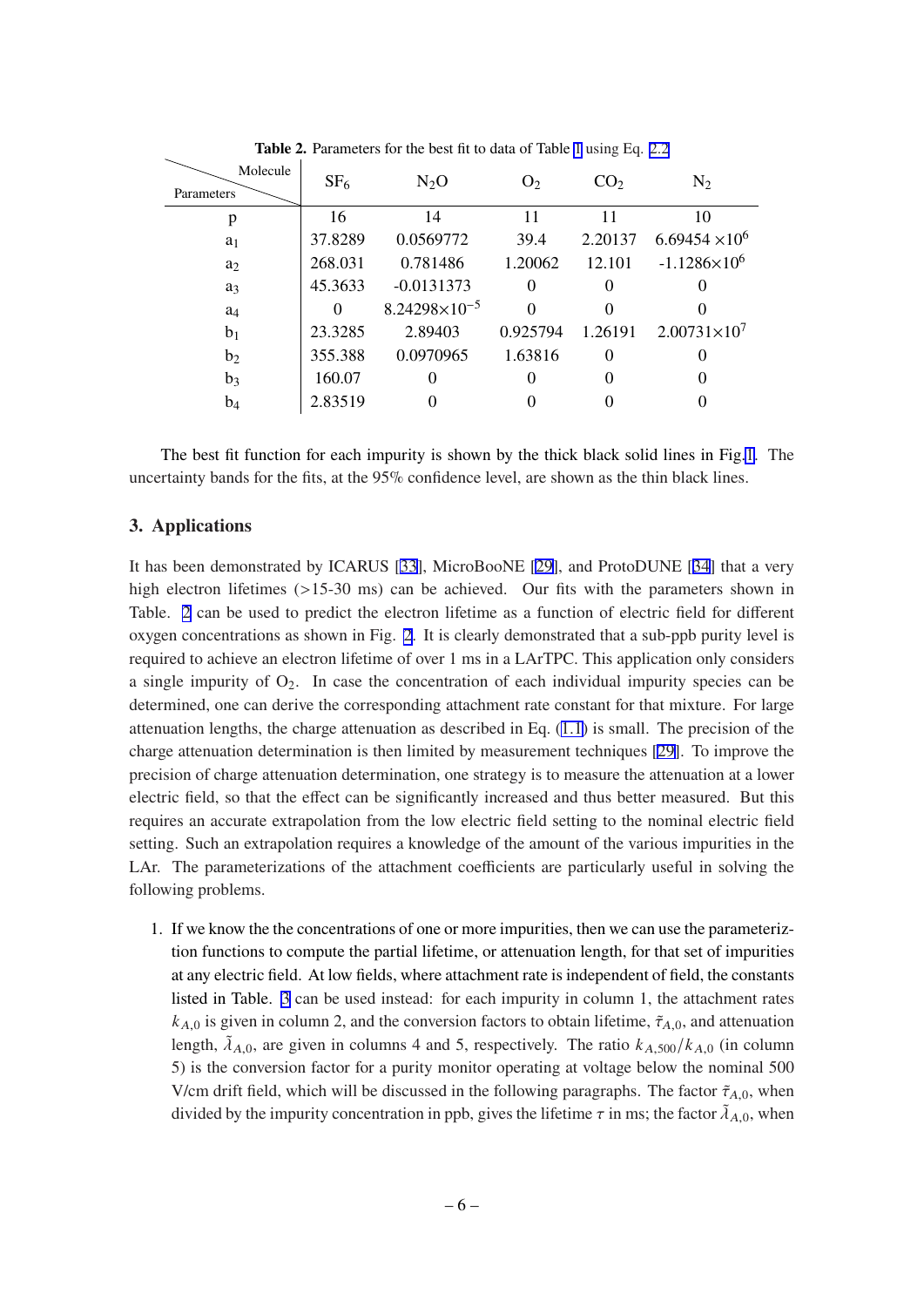<span id="page-7-0"></span>

**Figure 1.** The electron attachment rate constant as a function of the applied electric field for six impurities in LAr at 90K. The heavy solid lines are the best-fit curves using the parameters in Table [2](#page-6-0), and the light lines indicate the 95% confidence uncertainty bands for the fit. Open circles are used for the  $N_2$  Bakale data to distinguish them from the nearby  $O_2$  Bakale data. The numerical value for each data point can be found in the Appendix.

multiplied by the field in V/cm and divided by the concentration in ppb, gives the attenuation length  $\lambda$  in cm. The maximum field  $E_{max}$ , in V/cm, for which these zero field constants are accurate, within the stated uncertainties, are given in column 6.

- 2. We can convert measured lifetimes to an "oxygen equivalent" concentration or to any other "impurity equivalent", or given a set of concentrations (as for example air) we can compute the "impurity equivalent" concentration for that mixture.
- 3. When the LAr becomes very pure, the purity monitor (PM) cannot accurately measure lifetimes because the attenuation length of the electron swarm becomes longer than the drift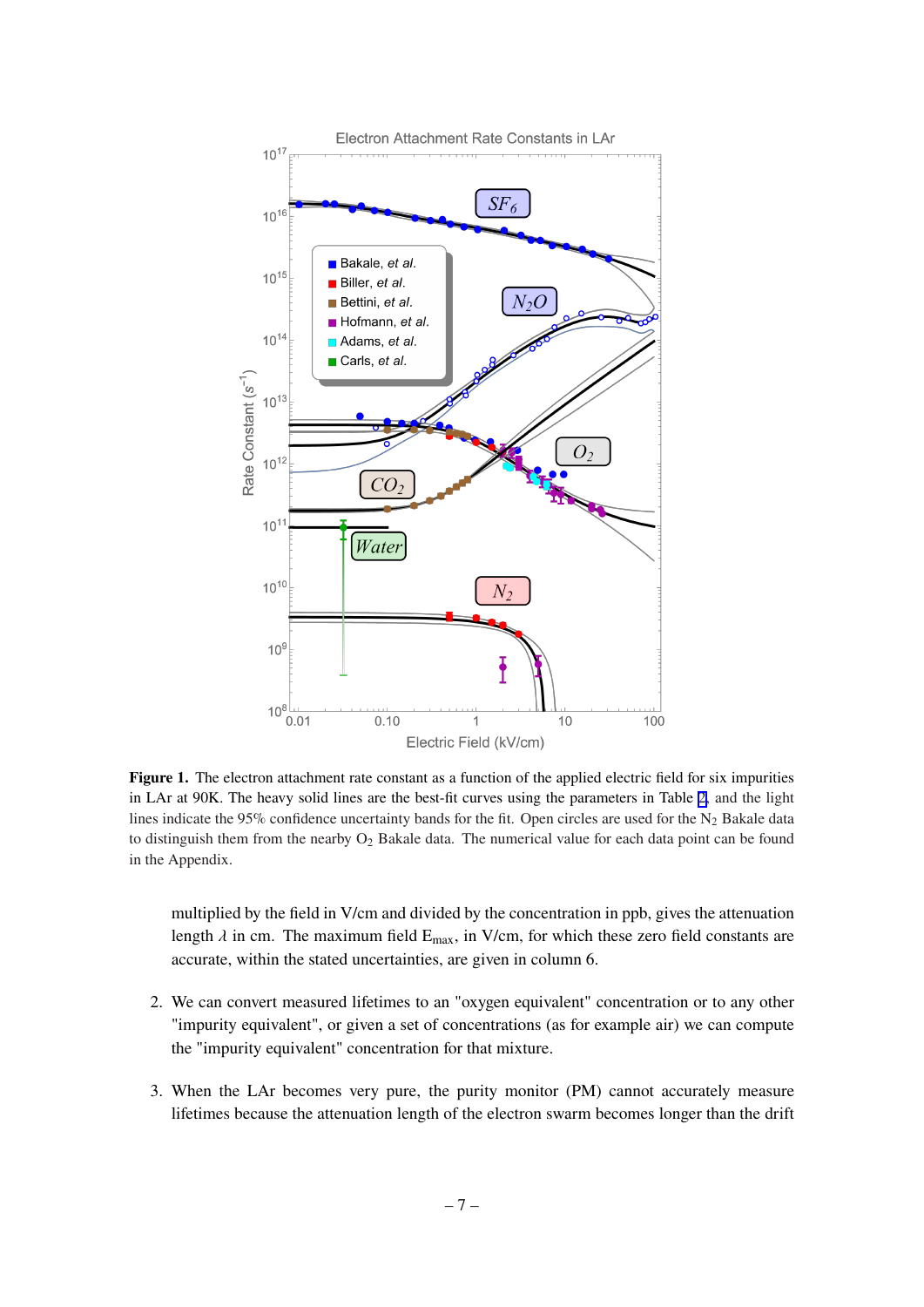<span id="page-8-0"></span>

**Figure 2.** Electron lifetime prediction  $\tau_A$  as a function of electric field for [O<sub>2</sub>] of 0.01, 0.1, 1.0, 10.0 ppb.

|                 |                                                                                                                                                                                         |                    | <b>Table 5.</b> Ouantities characterizing attachment at zero field. |                     |     |
|-----------------|-----------------------------------------------------------------------------------------------------------------------------------------------------------------------------------------|--------------------|---------------------------------------------------------------------|---------------------|-----|
| Molecule        | $k_{A,0}$ (ms ppb) <sup>-1</sup> $\tilde{\tau}_{A,0}$ (ms ppb) $\tilde{\lambda}_{A,0}$ (cm <sup>2</sup> V <sup>-1</sup> ppb) $k_{A,500}/k_{A,0}$ E <sub>max</sub> (V cm <sup>-1</sup> ) |                    |                                                                     |                     |     |
| SF <sub>6</sub> | $(1.62 \pm 0.28) \times 10^4$ $(6.2 \pm 1.1) \times 10^{-5}$ $(3.3 \pm 0.7) \times 10^{-5}$ $0.47 \pm 0.09$                                                                             |                    |                                                                     |                     | 26  |
| $N_2O$          | $2.0 \pm 0.6$                                                                                                                                                                           | $0.51 \pm 0.15$    | $0.27 \pm 0.09$                                                     | $5.0 \pm 1.6$       | 87  |
| O <sub>2</sub>  | $4.3 \pm 0.9$                                                                                                                                                                           | $0.23 \pm 0.05$    | $0.126 \pm 0.031$                                                   | $0.79 \pm 0.19$     | 332 |
| CO <sub>2</sub> | $0.174 \pm 0.012$                                                                                                                                                                       | $5.7 \pm 0.4$      | $3.1 \pm 0.4$                                                       | $2.06 \pm 0.15$     | 93  |
| $H_2O$          | $0.093_{-0.033}^{+0.028}$                                                                                                                                                               | $10.7^{+3.2}_{-4}$ | $5.7^{+1.9}_{-2.2}$                                                 | $1.0^{+0.4}_{-0.5}$ | n/a |
| N <sub>2</sub>  | $0.0033 \pm 0.0006$                                                                                                                                                                     | $300. \pm 54.$     | $161. \pm 36.$                                                      | $0.92 \pm 0.22$     | 801 |

**Table 3.** Quantities characterizing attachment at zero field.

length of the PM, and then the attenuation of the charge is less than the uncertainties in the two charge measurements. We can avoid this limitation by operating the purity monitor at a lower electric field and then converting the observed low field lifetime to the lifetime at the operating field of the TPC. For the typical operating field of 500 V/cm, the conversion factors  $k_{A,500}/k_{A,0}$  (given in column 5) can be used. Again, these factors are only applicable if the reduced field is lower than the maximum field Emax.

4. When we have observed an attenuation length that is longer than the length of the PM, then we can compute the field to use for the purity monitor to obtain the most accurate measurement on the lifetime (attenuation length). It is straightforward to show that if the PM operation is described simply by Eq. [1.1](#page-2-0), and if the uncertainty in the value of the initial (cathode) and final (anode) charge are equal, then the minimum uncertainty in the determination of the lifetime occurs when the lifetime is slightly less than one half of the drift time. Reducing the field to achieve this condition is limited by the fact that when the field is too low the longitudinal diffusion time of the swarm will exceed the shaping time of the charge amplifier. This will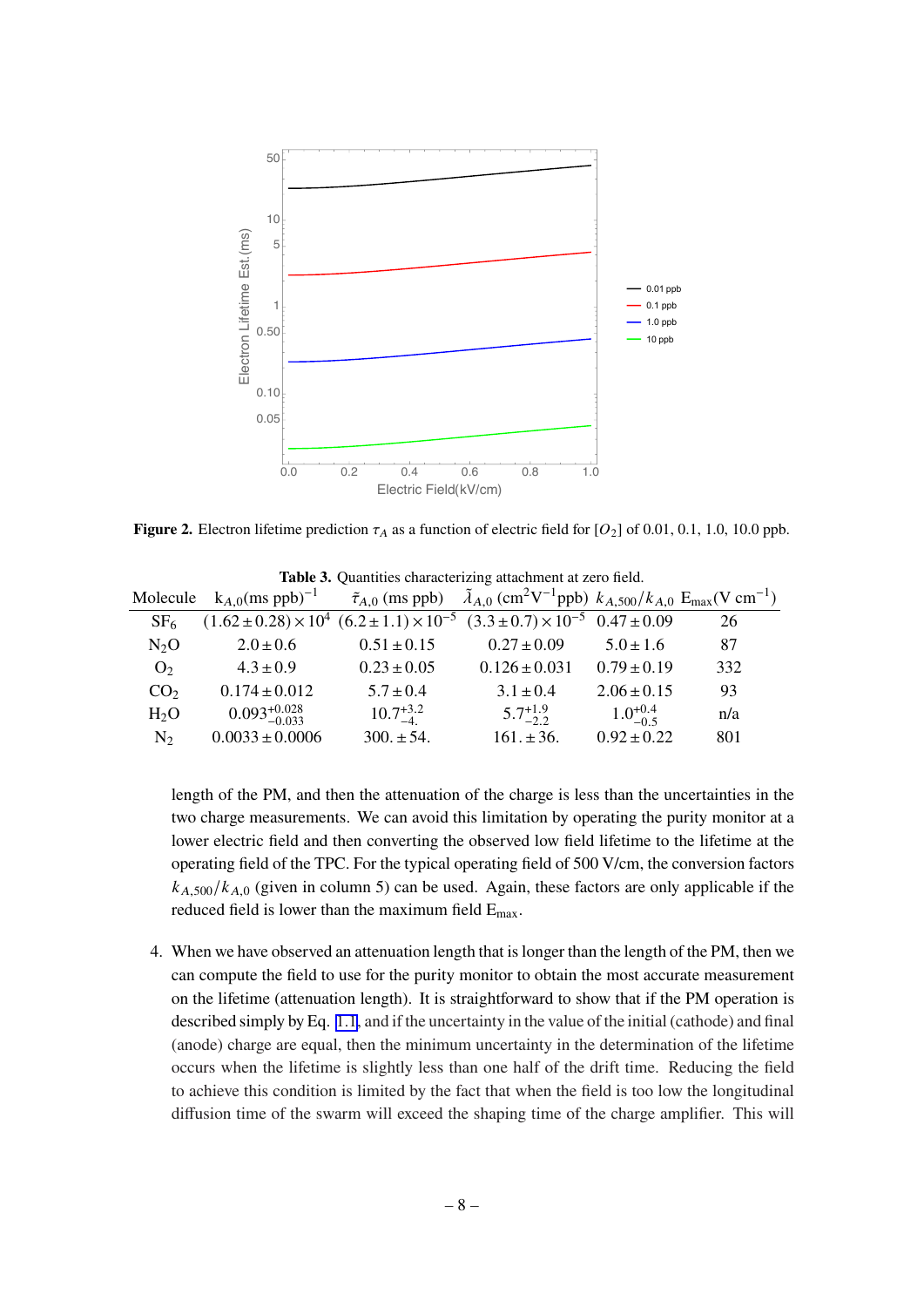

**Figure 3.** Electron lifetime in ms times concentration in ppb (red) and attenuation length in cm times concentration in ppb (blue) prediction as a function of electric field for  $[O_2]$  (solid),  $CO_2$  (dotted), and  $N_2$ (dashed). Note that the curves for  $CO_2$  and  $N_2$  have been scaled to make allow a direct comparison of the field dependencies.

result in a systematic reduction in the measured charge at the cathode and an erroneously low value of attenuation length. In addition, at very low fields, the increase of the effect of diffusion on grid transparency will also lead to systematically low values of the attenuation length. These two systematic effects can be mitigated and corrected for by appropriate design of the instrumentation and by modeling of the effects. Finally, the reduction in cathode quantum efficiency at low fields (see Fig. 9 of [\[25](#page-11-0)]) will result in an increased uncertainty in charge measurement and therefore in attenuation length determination. It is beyond the scope of this paper to attempt to quantify the lowest useful field.

5. Since the various impurities have a somewhat different dependence of attachment rate constants on field, if we measure the lifetime over a range of fields, we can in principle solve the resulting set of linear equations to determine the concentrations of each of a set of impurities whose attachment rate constants are known. The field dependencies of three impurities are compared in Fig.3. Unfortunately the two most common impurities - nitrogen and oxygen have a very similar dependence on field below about 300 V/cm. An impurity of interest, but not often reported, might be carbon dioxide, since the ICARUS group has observed [\[35](#page-12-0)] that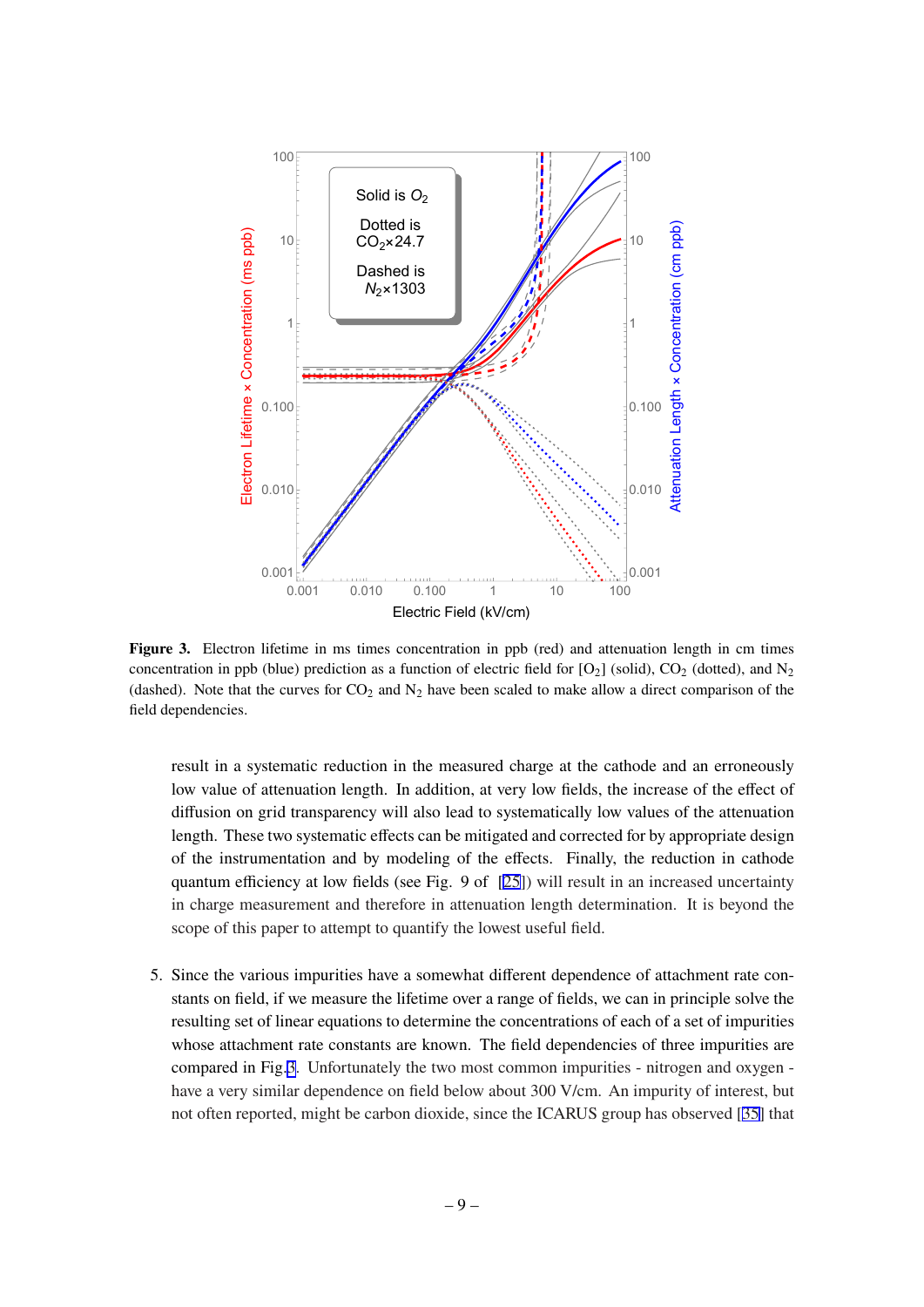<span id="page-10-0"></span>the dominant impurities in typical commercial LAr are oxygen, nitrogen, and carbon dioxide. Measurements of lifetimes at fields above 1 kV/cm should be able to distinguish these three impurities.

6. When we know the concentrations of a set of impurities, we can compute the partial lifetime due to these and compare it to the total lifetime measured by the PM to determine if there is any evidence for impurities other than those whose concentrations we have measured. The missing amount of the unknown impurity can be expressed as an oxygen-equivalent concentration, or simply as an unassigned partial lifetime.

# **4. Conclusions**

In this paper, we summarize the electron attachment rate constants as a function of the external electric field for common impurities in an LArTPC with data obtained from the literature. We further provide analytical functions to parameterize existing data, which are useful when comparing measurements.Examples of applying these parameterizations to make extrapolations are presented.

#### **Acknowledgments**

This work is supported by Brookhaven National Laboratory and U.S. Department of Energy, Office of Science, Office of High Energy Physics under contract number DE-SC0012704.

#### **References**

- [1] H.H. Chen, P.E. Condon, B.C. Barish, and F.J. Sciulli. A Neutrino detector sensitive to rare processes. I. A Study of neutrino electron reactions. *FERMILAB-PROPOSAL-0496*, 5 1976.
- [2] C. Rubbia. The Liquid Argon Time Projection Chamber: A New Concept for Neutrino Detectors. *CERN-EP-INT-77-08, CERN-EP-77-08*, 5 1977.
- [3] W.J. Willis and V. Radeka. Liquid Argon Ionization Chambers as Total Absorption Detectors. *Nucl. Instrum. Meth.*, 120:221–236, 1974.
- [4] D. R. Nygren. The Time Projection Chamber: A New 4 pi Detector for Charged Particles. *eConf*, C740805:58, 1974.
- [5] S. Amerio et al. Design, construction and tests of the ICARUS T600 detector. *Nucl. Instrum. Meth. A*, 527:329–410, 2004.
- [6] C. Anderson et al. The ArgoNeuT Detector in the NuMI Low-Energy beam line at Fermilab. *JINST*, 7:P10019, 2012.
- [7] H. Berns et al. The CAPTAIN Detector and Physics Program. In *Proceedings, 2013 Community Summer Study on the Future of U.S. Particle Physics: Snowmass on the Mississippi (CSS2013): Minneapolis, MN, USA, July 29-August 6, 2013*, 2013.
- [8] I. Badhrees et al. Argontube: An R&D liquid Argon Time Projection Chamber. *JINST*, 7:C02011, 2012.
- [9] R. Acciarri et al. Design and Construction of the MicroBooNE Detector. *JINST*, 12(02):P02017, 2017.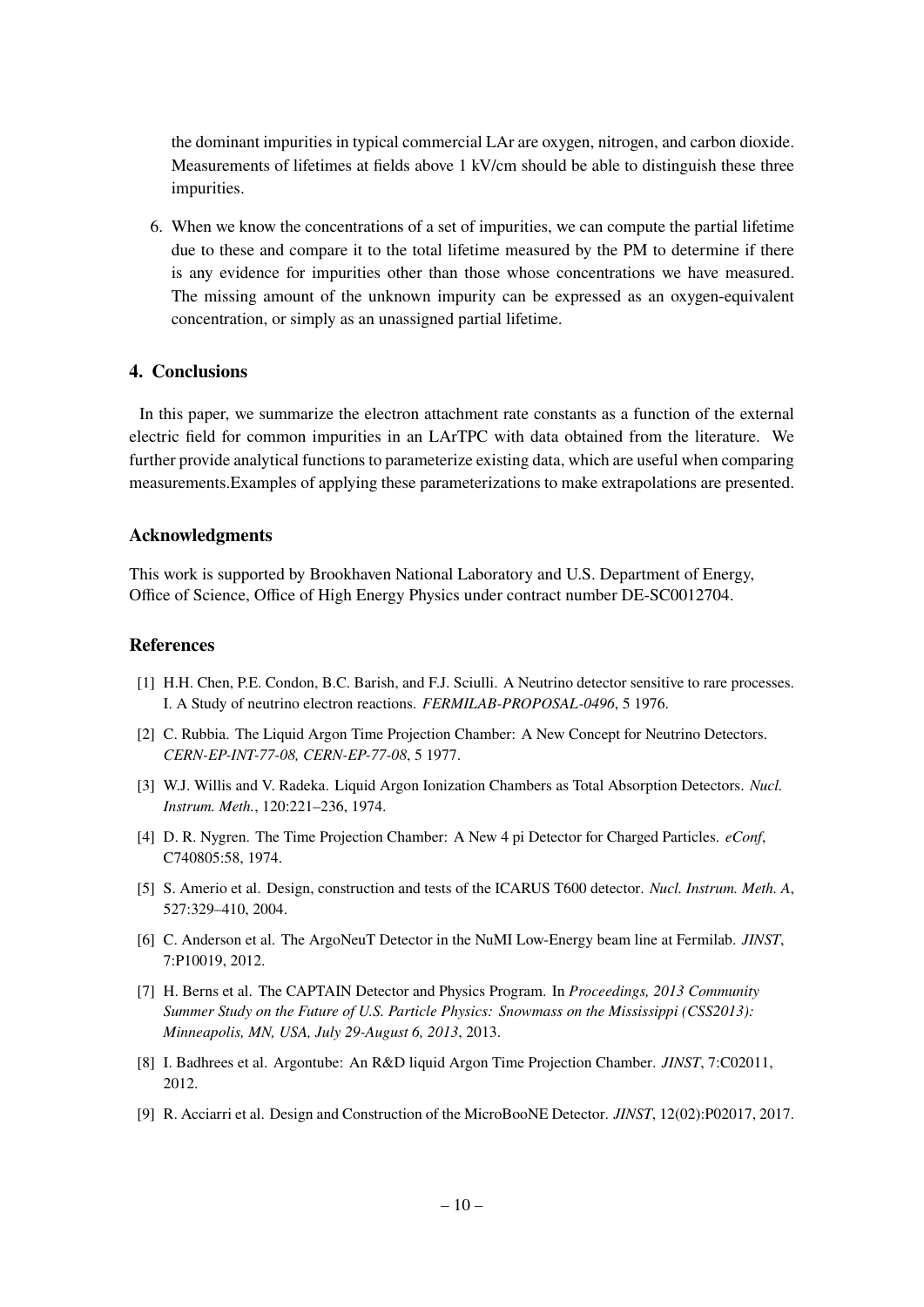- <span id="page-11-0"></span>[10] Alan Hahn et al. The LBNE 35 Ton Prototype Cryostat. In *2014 IEEE Nuclear Science Symposium and Medical Imaging Conference and 21st Symposium on Room-Temperature Semiconductor X-ray and Gamma-ray Detectors*, page 7431158, 2016.
- [11] B. Abi et al. The Single-Phase ProtoDUNE Technical Design Report. , 6 2017, 1706.07081.
- [12] T. Alexander et al. DarkSide search for dark matter. *JINST*, 8:C11021, 2013.
- [13] A. Badertscher et al. ArDM: first results from underground commissioning. *JINST*, 8:C09005, 2013, 1309.3992.
- [14] Andrea Zani. The WArP Experiment: A Double-Phase Argon Detector for Dark Matter Searches. *Adv. High Energy Phys.*, 2014:205107, 2014.
- [15] M. Antonello et al. A Proposal for a Three Detector Short-Baseline Neutrino Oscillation Program in the Fermilab Booster Neutrino Beam. , 3 2015, 1503.01520.
- [16] R. Acciarri et al. Long-Baseline Neutrino Facility (LBNF) and Deep Underground Neutrino Experiment (DUNE). , 2016, 1601.05471.
- [17] C. E. Aalseth et al. DarkSide-20k: A 20 tonne two-phase LAr TPC for direct dark matter detection at LNGS. *Eur. Phys. J. Plus*, 133:131, 2018, 1707.08145.
- [18] Norman Gee, M. Antonio Floriano, Toshinori Wada, Sam S.-S. Huang, and Gordon R. Freeman. Ion and electron mobilities in cryogenic liquids: Argon, nitrogen, methane, and ethane. *Journal of Applied Physics*, 57(4):1097–1101, 1985, https://doi.org/10.1063/1.334552.
- [19] Peter Hammond. Benchmark energies of negative ion states of argon. *Journal of Physics B: Atomic, Molecular and Optical Physics*, 29(6):L231–L237, 1996.
- [20] Aiwu Zhang et al. Modeling impurity concentrations in liquid argon detectors. *Nucl. Instrum. Meth. A*, 1010:165491, 2021, 2009.10906.
- [21] A. D. McNaught and A. Wilkinson. Blackwell. Iupac. compendium of chemical terminology, 2nd ed. (the "gold book"), 2014. Accessed = 2022-03-31.
- [22] George Bakale, Ulrich Sowada, and Werner F Schmidt. Effect of an electric field on electron attachment to sulfur hexafluoride, nitrous oxide, and molecular oxygen in liquid argon and xenon. *The Journal of Physical Chemistry*, 80(23):2556–2559, 1976.
- [23] A Bettini, A Braggiotti, F Casagrande, P Casoli, P Cennini, S Centro, M Cheng, A Ciocio, S Cittolin, D Cline, et al. A study of the factors affecting the electron lifetime in ultra-pure liquid argon. *Nuclear Instruments and Methods in Physics Research Section A: Accelerators, Spectrometers, Detectors and Associated Equipment*, 305(1):177–186, 1991.
- [24] G Carugno, B Dainese, F Pietropaolo, and F Ptohos. Electron lifetime detector for liquid argon. *Nuclear Instruments and Methods in Physics Research Section A: Accelerators, Spectrometers, Detectors and Associated Equipment*, 292:580–584, 1990.
- [25] Yichen Li et al. Measurement of Longitudinal Electron Diffusion in Liquid Argon. *Nucl. Instrum. Meth. A*, 816:160–170, 2016, 1508.07059.
- [26] M Adams, P Buchholz, A Dahlhoff, D Feiden, V Gärtner, M Grams, M Haarmann, A Hergesell, F Hölldorfer, G Ielapi, et al. A purity monitoring system for liquid argon calorimeters. *Nuclear Instruments and Methods in Physics Research Section A: Accelerators, Spectrometers, Detectors and Associated Equipment*, 545(3):613–623, 2005.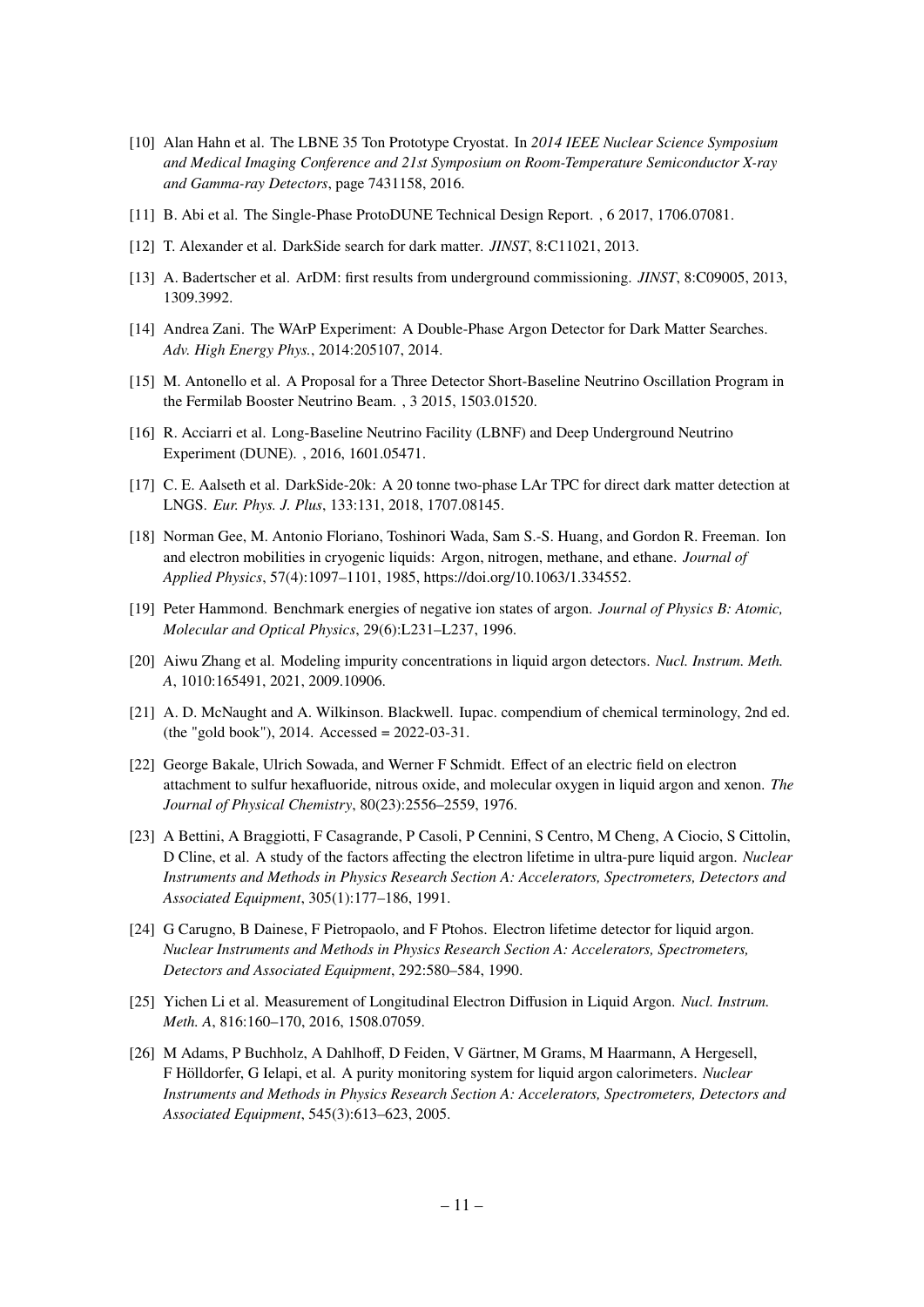- <span id="page-12-0"></span>[27] W Hofmann, U Klein, M Schulz, J Spengler, and D Wegener. Production and transport of conduction electrons in a liquid argon ionization chamber. *Nuclear Instruments and Methods*, 135(1):151–156, 1976.
- [28] S. D. Biller, Daniel N. Kabat, R. C. Allen, G. Buehler, and P. J. Doe. Effects of oxygen and nitrogen on drifting electrons in a liquid argon TPC. *Nucl. Instrum. Meth. A*, 276:144–150, 1989.
- [29] MicroBooNE Collaboration. Measurement of the electronegative contaminants and drift electron lifetime in the microboone experiment. Technical report, MICROBOONE-NOTE-1003-PUB, May 19th, 2016. https://www-microboone. fnal. gov . . . , 2016.
- [30] R Andrews, W Jaskierny, H Jöstlein, C Kendziora, S Pordes, and T Tope. A system to test the effect of materials on electron drift lifetime in liquid argon and the effect of water. *Nuclear Instruments and Methods in Physics Research Section A: Accelerators, Spectrometers, Detectors and Associated Equipment*, 608(2):251–258, 2009.
- [31] GT Preston, EW Funk, and J Mi Prausnitz. Solubilities of hydrocarbons and carbon dioxide in liquid methane and in liquid argon. *The Journal of Physical Chemistry*, 75(15):2345–2352, 1971.
- [32] Nist program refprop v10,. https://www.nist.gov/srd/refprop. Accessed: 03/31/2022.
- [33] M. Antonello et al. Experimental observation of an extremely high electron lifetime with the ICARUS-T600 LAr-TPC. *JINST*, 9(12):P12006, 2014, 1409.5592.
- [34] B. Abi et al. First results on ProtoDUNE-SP liquid argon time projection chamber performance from a beam test at the CERN Neutrino Platform. *JINST*, 15(12):P12004, 2020, 2007.06722.
- [35] LNGS/AQ Group. Preliminary results on argon residual contaminations inside the icarus t600 cryostats. Technical report, ICARUS-TM/11-01, INFN Lab. Naz. del Gran Sasso, Assergi (Italy), 2011.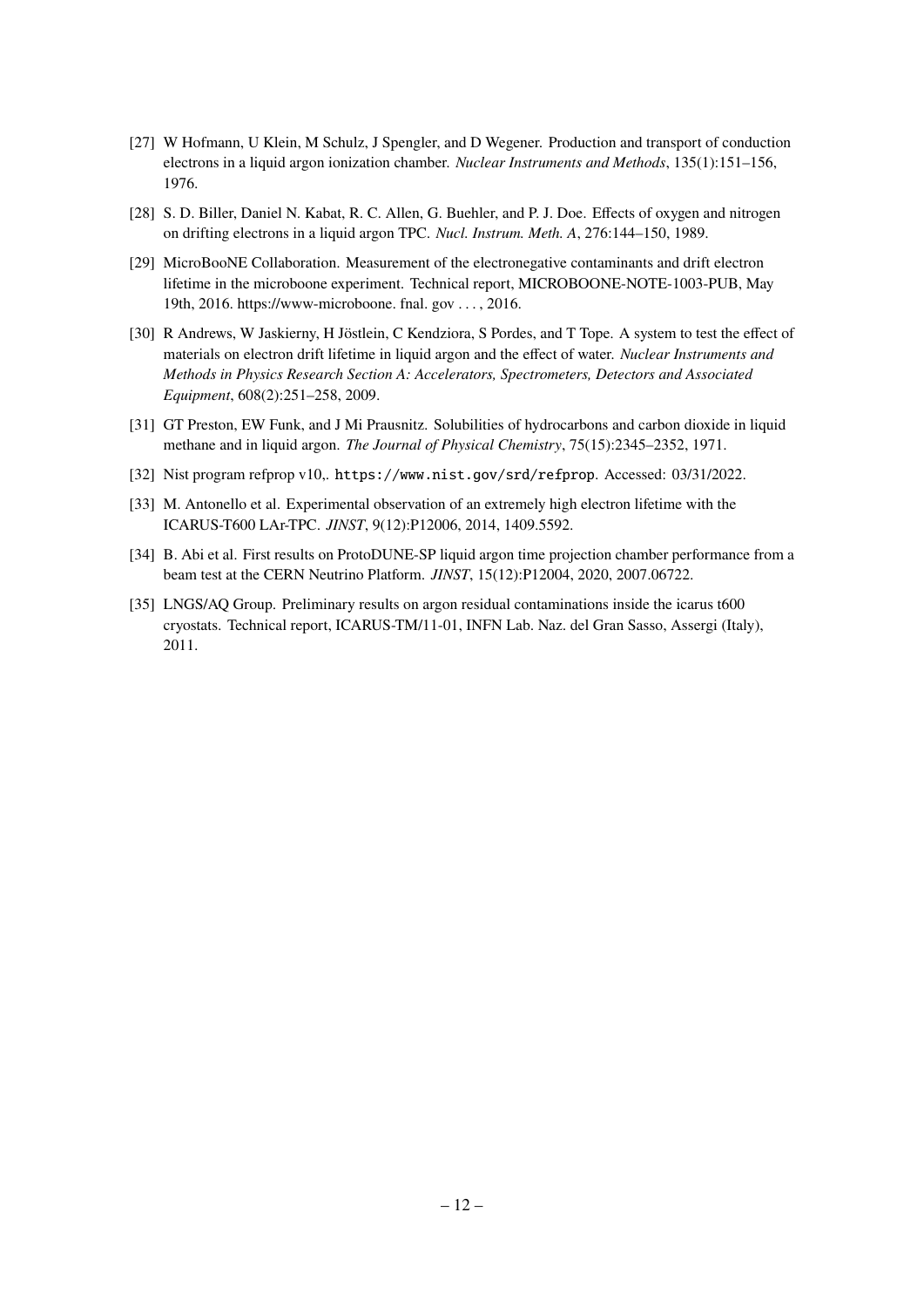# **Appendix: Extracted data from the literature**

Adams *et al.* data [[26\]](#page-11-0) for  $O_2$ :

| $E$ (kV/cm) | $k_A \pm 1 \sigma (s^{-1})$                                                                                                                                         |
|-------------|---------------------------------------------------------------------------------------------------------------------------------------------------------------------|
| 2.20        |                                                                                                                                                                     |
| 2.40        |                                                                                                                                                                     |
| 4.40        |                                                                                                                                                                     |
| 4.80        |                                                                                                                                                                     |
| 6.20        | $\begin{array}{c} (9.3\pm0.7)\times10^{11}\\ (8.6\pm0.6)\times10^{11}\\ (6.2\pm0.4)\times10^{11}\\ (5.2\pm0.4)\times10^{11}\\ (4.5\pm0.6)\times10^{11} \end{array}$ |

Biller *et al.* data [\[28\]](#page-12-0) for  $N_2$ :

| $E$ (kV/cm) | $k_A \pm 1 \sigma (s^{-1})$                                                                                                            |
|-------------|----------------------------------------------------------------------------------------------------------------------------------------|
| 0.50        | $(3.4 \pm 0.5) \times 10^{9}$<br>(3.22 ± 0.25) × 10 <sup>9</sup><br>(2.74 ± 0.18) × 10 <sup>9</sup><br>(2.47 ± 0.20) × 10 <sup>9</sup> |
| 1.00        |                                                                                                                                        |
| 1.50        |                                                                                                                                        |
| 2.00        |                                                                                                                                        |
| 3.00        | $(1.77 \pm 0.11) \times 10^9$                                                                                                          |

Bakale *et al.* data[\[22](#page-11-0)] for N<sub>2</sub>O (no error provided in the original figure):

| $E$ (kV/cm) | $k_A(s^{-1})$         |
|-------------|-----------------------|
| 0.07        | $3.83 \times 10^{12}$ |
| 0.10        | $2.09 \times 10^{12}$ |
| 0.25        | $4.91 \times 10^{12}$ |
| 0.51        | $9.41 \times 10^{12}$ |
| 0.50        | $1.10 \times 10^{13}$ |
| 0.75        | $1.44 \times 10^{13}$ |
| 0.76        | $1.27 \times 10^{13}$ |
| 1.01        | $2.16 \times 10^{13}$ |
| 1.03        | $2.73 \times 10^{13}$ |
| 1.25        | $3.31 \times 10^{13}$ |
| 1.52        | $4.00 \times 10^{13}$ |
| 1.53        | $4.79 \times 10^{13}$ |
| 2.63        | $5.67 \times 10^{13}$ |
| 4.29        | $7.25 \times 10^{13}$ |
| 5.10        | $8.78 \times 10^{13}$ |
| 6.26        | $1.04 \times 10^{14}$ |
| 7.60        | $1.61 \times 10^{14}$ |
| 10.35       | $2.25 \times 10^{14}$ |
| 15.26       | $2.70 \times 10^{14}$ |
| 25.52       | $2.33 \times 10^{14}$ |
| 40.78       | $2.04 \times 10^{14}$ |
| 51.25       | $2.28 \times 10^{14}$ |
| 71.38       | $1.86 \times 10^{14}$ |
| 80.03       | $1.95 \times 10^{14}$ |
| 88.69       | $2.18 \times 10^{14}$ |
| 104.10      | $2.38 \times 10^{14}$ |

Bakale *et al.* data[\[22](#page-11-0)] for  $O_2$  (no error provided in the orginal figure):

| $E$ (kV/cm) | $k_A(s^{-1})$         |
|-------------|-----------------------|
| 0.05        | $5.87 \times 10^{12}$ |
| 0.10        | $4.80 \times 10^{12}$ |
| 0.15        | $4.49 \times 10^{12}$ |
| 0.20        | $4.49 \times 10^{12}$ |
| 0.39        | $4.19 \times 10^{12}$ |
| 0.50        | $3.79 \times 10^{12}$ |
| 0.73        | $2.62 \times 10^{12}$ |
| 0.97        | $2.42 \times 10^{12}$ |
| 1.45        | $2.26 \times 10^{12}$ |
| 2.91        | $1.65 \times 10^{12}$ |
| 4.92        | $7.88 \times 10^{11}$ |
| 7.26        | $6.73 \times 10^{11}$ |
| 9.66        | $6.73 \times 10^{11}$ |

Bakale data [[22\]](#page-11-0) for  $SF_6$  (no error provided in the original figure):

| $E$ (kV/cm) | $k_A(s^{-1})$         |
|-------------|-----------------------|
| 0.01        | $1.55 \times 10^{16}$ |
| 0.02        | $1.60 \times 10^{16}$ |
| 0.03        | $1.58 \times 10^{16}$ |
| 0.04        | $1.29 \times 10^{16}$ |
| 0.05        | $1.46 \times 10^{16}$ |
| 0.07        | $1.24 \times 10^{16}$ |
| 0.10        | $1.16 \times 10^{16}$ |
| 0.21        | $9.35 \times 10^{15}$ |
| 0.31        | $8.54 \times 10^{15}$ |
| 0.42        | $8.84 \times 10^{15}$ |
| 0.51        | $7.47 \times 10^{15}$ |
| 0.73        | $6.75 \times 10^{15}$ |
| 1.04        | $6.10 \times 10^{15}$ |
| 2.07        | $5.90 \times 10^{15}$ |
| 3.19        | $4.93 \times 10^{15}$ |
| 4.15        | $4.12 \times 10^{15}$ |
| 5.27        | $4.07 \times 10^{15}$ |
| 7.18        | $3.37 \times 10^{15}$ |
| 10.35       | $3.25 \times 10^{15}$ |
| 15.62       | $2.94 \times 10^{15}$ |
| 20.54       | $2.46 \times 10^{15}$ |
| 31.00       | $2.05 \times 10^{15}$ |